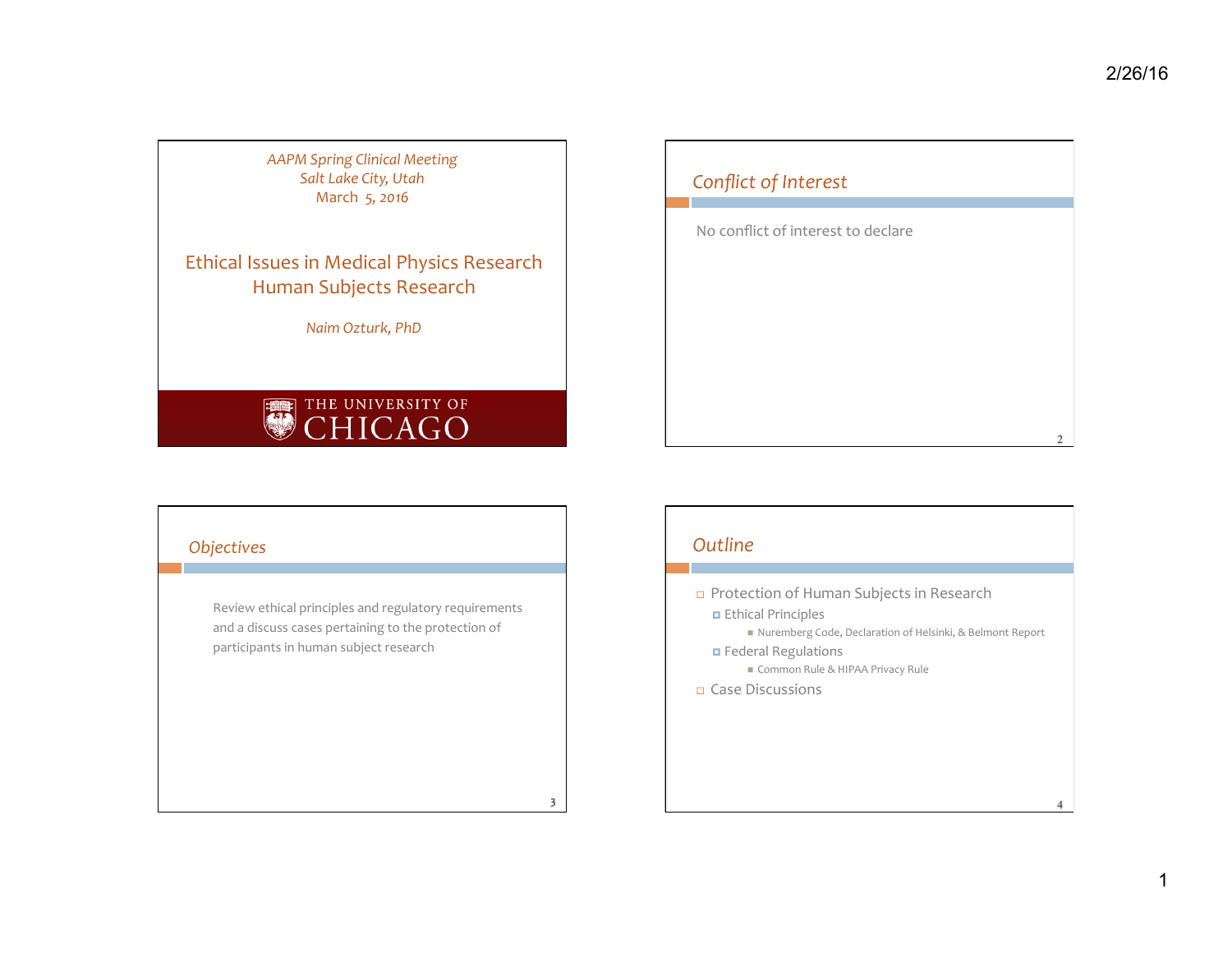#### *AAPM Code of Ethics*

"Research involving human participants should adhere to the Belmont Principles of Respect for Persons, Beneficence, and Justice."

- Respect for persons recognizes the autonomy of individuals and the right of each research volunteer to be treated with respect, to be fully informed about the research and its potential benefits and risks, and to be granted the ability to decide for him- or herself whether to participate in the research.
- Beneficence assures that some potential benefit will accrue from the research, to the participants themselves, to others with similar conditions who may benefit in the future, or to society at large.
- Justice means that potential participants in a study are not excluded without a valid reason for exclusion.

5

7

| <b>HHS.gov</b>                                | I'm looking for<br><b>U.S. Department of Health &amp; Human Services</b>                                                                                                                                                                                                                                                                                                                                                                                                       |  |
|-----------------------------------------------|--------------------------------------------------------------------------------------------------------------------------------------------------------------------------------------------------------------------------------------------------------------------------------------------------------------------------------------------------------------------------------------------------------------------------------------------------------------------------------|--|
|                                               | A-Z Index<br>ASH > OHRP Home > Regulations > Human Subjects Research (45 CFR 46)                                                                                                                                                                                                                                                                                                                                                                                               |  |
| <b>OHRP Home</b><br><b>About OHRP</b>         | Text Size: A A A E F J C Share<br>The Belmont Report                                                                                                                                                                                                                                                                                                                                                                                                                           |  |
| <b>Requlations</b>                            |                                                                                                                                                                                                                                                                                                                                                                                                                                                                                |  |
| <b>Human Subjects</b><br>Research (45 CFR 46) | Office of the Secretary                                                                                                                                                                                                                                                                                                                                                                                                                                                        |  |
| Food & Drug<br>Administration                 | Ethical Principles and Guidelines for the Protection of Human                                                                                                                                                                                                                                                                                                                                                                                                                  |  |
| Common Rule                                   | <b>Subjects of Research</b>                                                                                                                                                                                                                                                                                                                                                                                                                                                    |  |
| <b>Policy &amp; Guidance</b>                  |                                                                                                                                                                                                                                                                                                                                                                                                                                                                                |  |
| <b>IRBs &amp; Assurances</b>                  | The National Commission for the Protection of Human Subjects                                                                                                                                                                                                                                                                                                                                                                                                                   |  |
| <b>International</b>                          | of Biomedical and Behavioral Research                                                                                                                                                                                                                                                                                                                                                                                                                                          |  |
| <b>Compliance Oversight</b>                   |                                                                                                                                                                                                                                                                                                                                                                                                                                                                                |  |
| <b>Education</b>                              | April 18, 1979                                                                                                                                                                                                                                                                                                                                                                                                                                                                 |  |
| <b>Advisory Committee</b><br>(SACHRP)         | AGENCY: Department of Health, Education, and Welfare.                                                                                                                                                                                                                                                                                                                                                                                                                          |  |
| <b>News Room</b>                              | <b>ACTION:</b> Notice of Report for Public Comment.                                                                                                                                                                                                                                                                                                                                                                                                                            |  |
| <b>Archived Materials</b>                     | SUMMARY: On July 12, 1974, the National Research Act (Pub. L. 93-348) was signed into law, there-by creating                                                                                                                                                                                                                                                                                                                                                                   |  |
| <b>Contact OHRP</b>                           | the National Commission for the Protection of Human Subjects of Biomedical and Behavioral Research. One of the<br>charges to the Commission was to identify the basic ethical principles that should underlie the conduct of biomedical<br>and behavioral research involving human subjects and to develop guidelines which should be followed to assure that<br>such research is conducted in accordance with those principles. In carrying out the above, the Commission was |  |
|                                               | h                                                                                                                                                                                                                                                                                                                                                                                                                                                                              |  |

## Tuskegee Syphilis Study (1932-1974)

- $\Box$  U.S. Public Health Service initiated a study in AL to determine natural course of untreated, latent syphilis in black males
- $\Box$  Participants had agreed to be examined and treated
- $\Box$  They did not know they were research subjects
- $\Box$  They were never given adequate treatment
- $\Box$  1945 Penicillin was shown to be effective for treating syphilis; they were not treated
- $\Box$  1972 Study was exposed, an investigatory panel was formed, study was stopped
- □ 1973 Congressional hearings
- □ 1974, an out-of-court settlement was reached; lifetime medical benefits & burial services to all living participants
- □ 1995 President Clinton apologized

After Tuskegee ...

- National Research Act was signed into law in 1974
	- Dept of Health Education and Welfare policies for the protection of human subjects were codified into law
- National Commission for the Protection of Human Subjects of Biomedical and Behavioral Research was formed
- Commission's charge:
	- "to identify the basic ethical principles ... [for] research involving human subjects
	- to develop guidelines which should be followed to assure that such research is conducted in accordance with those principles."
- Belmont Report in 1979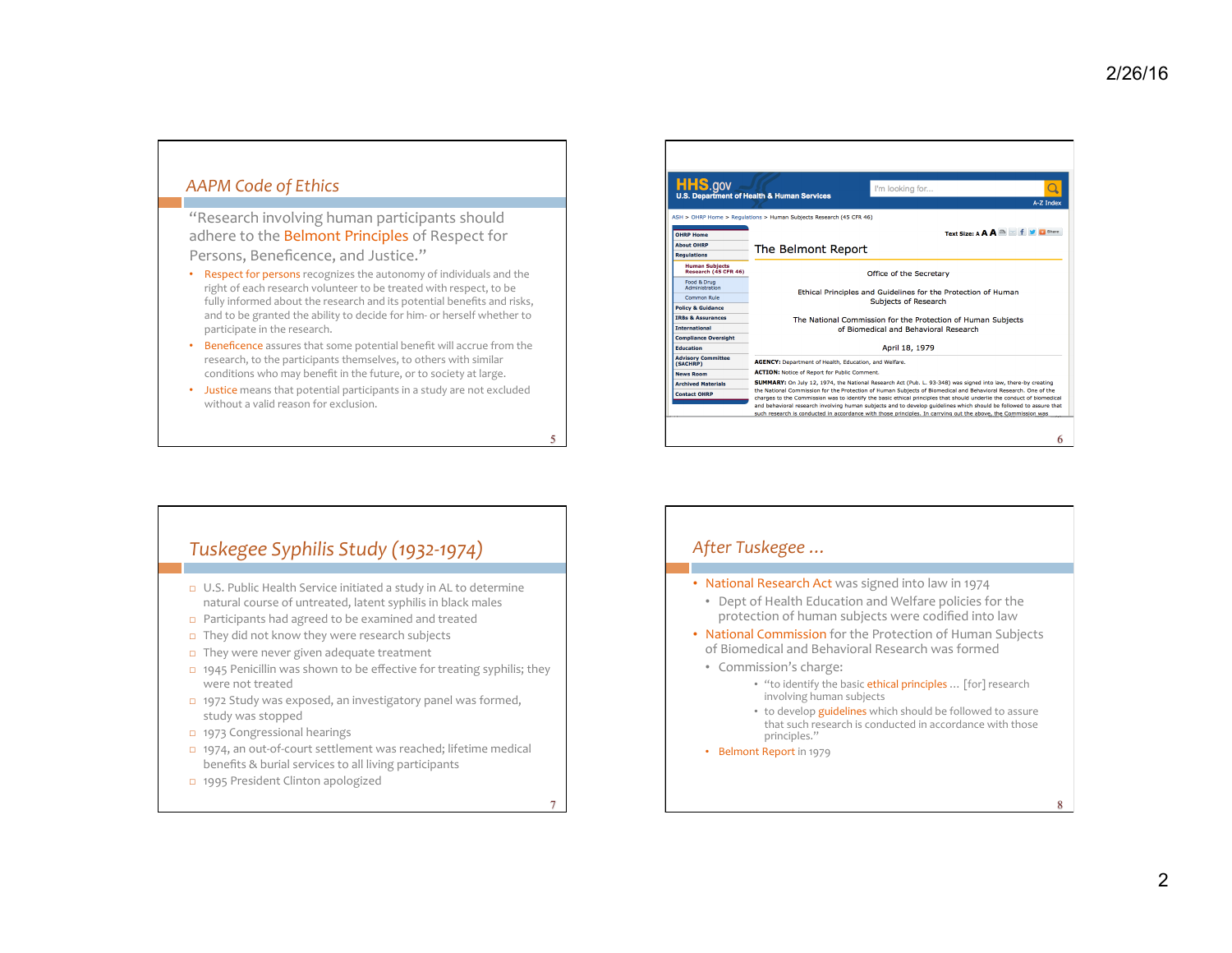12

## The Nuremberg Code (1947)

#### First international document on ethics of human subject research

- Voluntary consent of the human subject is absolutely essential.
- 2. The experiment must yield generalizable knowledge that could not be obtained in any other way and is not random and unnecessary in nature.
- 3. Animal experimentation should precede human experimentation.
- 4. All unnecessary physical and mental suffering and injury should be avoided
- 5. No experiment should be conducted if there is reason to believe that death or disabling injury will occur
- 6. The degree of risk to subjects should never exceed the humanitarian importance of the problem
- 7. Risks to the subjects should be minimized through proper preparations
- 8. Experiments should only be conducted by scientifically qualified investigators
- 9. Subjects should always be at liberty to **withdraw** from experiments
- 10. Investigators must be ready to end the experiment at any stage if there is cause to believe that continuing the experiment is likely to result in injury, disability or death to the subject

9

11

## Declaration of Helsinki (1964) **Special Comp** World Medical Association Declaration of Helsinki

**Ethical Principles for Medical Research Involving Human Subjects** 

- Adopted by the 18th WMA General Assembly, Helsinki, Finland, June 1964, and amended by the:<br>29th WMA General Assembly, Tokyo, Japan, October 1975 35th WMA General Assembly, Venice, Italy, October 1983<br>41st WMA General Assembly, Hong Kong, September 1989 48th WIMA Greenal Massenby, Somewaye May Frouty on Substitute Tosty (48th WIMA Greenal Assembly, Somewark Ween, Republic of South Africa, October 1996<br>Somewaye May Frank Greenal Assembly, Somewaye May Frank Contact Africa,
- Ethical principles for medical research involving human subjects
- First adopted by World Medical Association General Assembly in 1964 (Helsinki, Finland)
- Latest amendment in Oct. 2013

## *More on the history of human experimentation in the US*

■ Tuskegee Syphilis Study (1932-1972) ¤ Human Radiation Experiments (1944-1974) **¤** Jewish Chronic Disease Hospital Study (1963) ■ Willowbrook Hepatitis Study (1963-1966) **E** STD Research in Guatemala (1946-1948)

#### Belmont Report (1979) *Ethical Principles and Guidelines for the Protection of Human Subjects of Research*

- Respect for persons
	- individuals should be treated as autonomous agents
	- persons with diminished autonomy are to be protected
		- Voluntary participation with adequate information
		- Protect vulnerable populations (prisoners)
- Beneficence
	- Maximize benefits, assess & reduce/minimize risks
- Justice
	- Fairness in selection of subjects
	- Who will receive benefits of research and who will bear its burdens
- Informed Consent
- Institutional Review Board to review/approve/monitor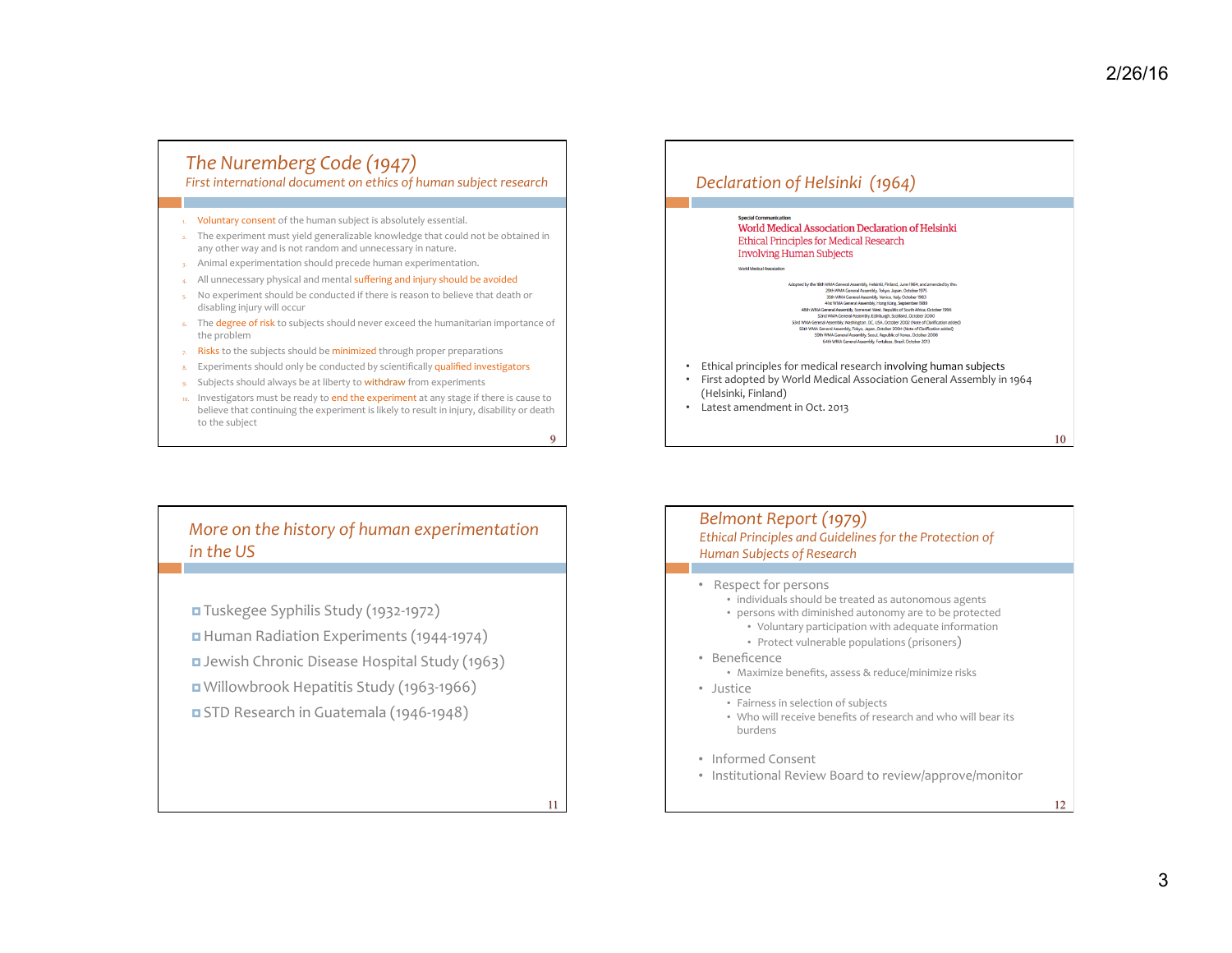## *Protection of Human Subjects The Common Rule (1991)*

- In US in the 1970s & 1980s federal regulations for the protection of human subjects were revised and expanded
- These regulations are codified at 45 CFR part 46, subparts A through D
- 14 other federal departments adopted these set of rules for the protection of human subjects (also known as the **Common Rule**)

#### **Code of Federal Regulations TITLE 45 PUBLIC WELFARE** Department of Health and Human Services **PART 46** PROTECTION OF HUMAN SUBJECTS  $...$

Revised January 15, 2009<br>Effective July 14, 2009

13 



#### 14 *Protection of Human Subjects HIPAA Privacy Rule (1996)*  Required by HIPAA (Health Insurance Portability and Accountability Act) • The Standards for Privacy of Individually Identifiable Health Information ("Privacy Rule") establishes national standards for the protection of certain health information • Protected Health Information (PHI): "individually identifiable health information" held or transmitted in any form or media, whether electronic, paper, or oral, by a covered entity or its business associate. Names, addresses, dates, telephone & fax numbers, email addresses, ssn, mrn, health plan numbers, license numbers, vin, account numbers, biometric Identifiers, full face photos, any other unique identifying number, characteristic, or code

## 16 *Case 1/ A treatment planning comparison* For whole breast irradiation, you are currently using standard tangential fields with FIF-wedge in your clinic. Want to explore new electronic compensation (EC) algorithm of your treatment planning system for breast planning • Might offer advantages (dosimetry, ease of planning, MUs) • If so, you might consider using it for breast planning A literature search reveals no published planning studies comparing standard technique and this new comp. algorithm You ask your resident to select 5 previously treated breast patients, re-plan using the new algorithm and compare with the standard technique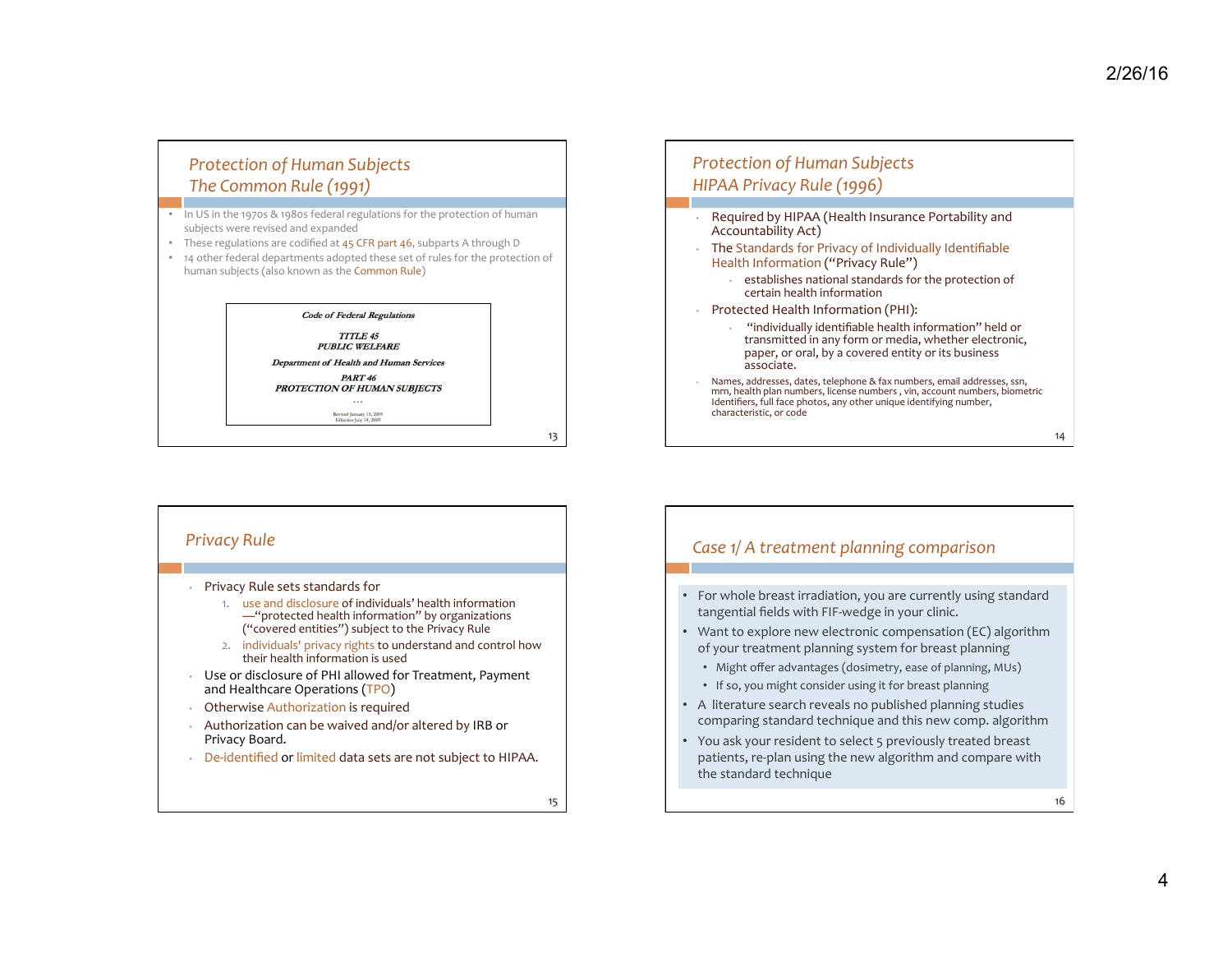| Do you need patient consent/authorization and IRB<br>review before engaging in this study? (NOT A SAM QUESTION) |    |
|-----------------------------------------------------------------------------------------------------------------|----|
| <b>YES</b><br>20%<br>1.1                                                                                        |    |
| <b>NO</b><br>2.<br>20%                                                                                          |    |
| 20%                                                                                                             |    |
|                                                                                                                 |    |
| 20%                                                                                                             |    |
| 20%                                                                                                             |    |
|                                                                                                                 |    |
|                                                                                                                 |    |
|                                                                                                                 | 10 |



## 19 *If* we want to do research • Research: • "a systematic investigation, including research development, testing and evaluation, designed to develop or contribute to generalizable knowledge." 45 CFR 46.102(d)  $\cdot$  Is this human subjects research? • " Human subject means a living individual about whom an investigator (whether professional or student) conducting research, obtains • data through intervention or interaction with the individual, or  $\cdot$  identifiable private information" 45 CFR 46.102(f) • Yes, a retrospective study involving a review of medical records is human subjects research

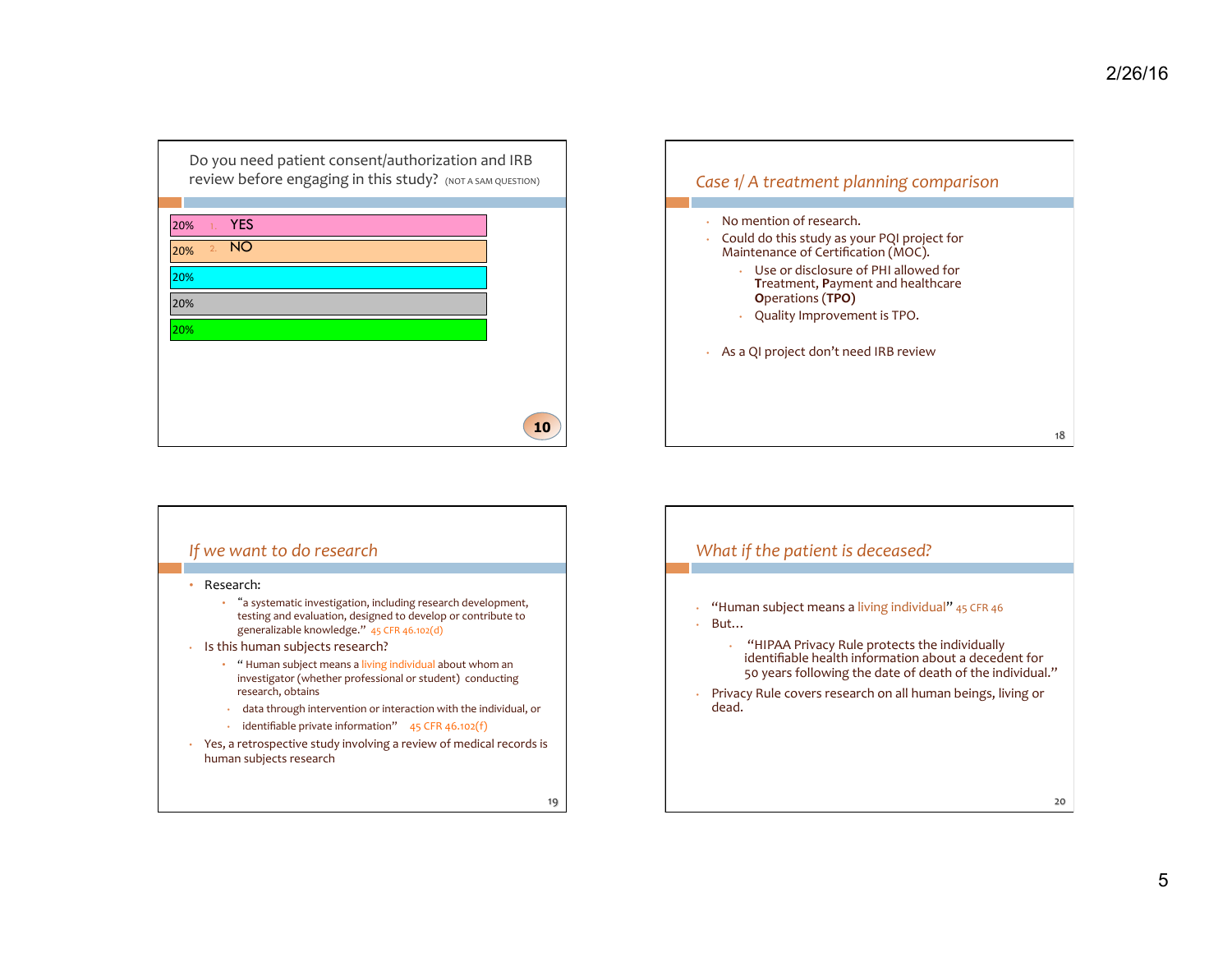24 

#### *IRB protocol*

To conduct a research involving human subjects:

- Write a research protocol &
- Submit to IRB for review/approval

What? Why? How? Who?

Privacy & Confidentiality, Benefits, Risks Informed consent/Authorization 

- No benefits to patients.
- Accessing patient data. Loss of confidentialiity?
- De-identify/anonymize patient data.
	- Request exempt status.

21 

#### *IRB response*

Per our policies, use of medical record data does not typically qualify for exemption. 

- A. If any member of the research team will collect the data initially and then remove identifiers, the study will not qualify for exemption.
	- a complete protocol submission will be needed to pursue IRB approval
	- $\blacksquare$  the revised submission would likely qualify for expedited review
	- □ edit your submission as "Expedited Review" rather than "Exempt Determination" and complete the full submission form
- B. If an individual not on the research team can remove all individually identifiable health information (PHI) from the research records prior to receipt by research team, the project could be considered for exemption.

Which option would you chose?

- A) complete protocol submission-expedited review
- B) exempt determination (data collected & deidentified by someone else)

23 **□ IRB** review done **¤** Informed Consent not mentioned ¤ Conjecture: **¤** This could be done as a retrospective study on deidentified CT datasets **□** Consent/authorization could be removed by IRB ¤ No need for IC • Contouring study done on CT image sets of cancer patients • To study detectability of soft tissue boundaries in CT • Various structures were contoured by physicians & physicists • & contouring variations were analysed • Images were obtained as part of an IRB-approved protocol Case  $2/$  IRB review done, but

## $\Box$  Informed consent from whom? ■ Who are the subjects? **□** Patients—their CT images are being used ■ Physicians and physicists—whose contours are Case  $2/$  IRB review done, but

- being analysed
- **¤** Self-experimentation-if those physicians and physicists are also the authors
	- **¤ Still need IRB review** 
		- ¤ Assesment of risks
		- **¤** Subtle coersion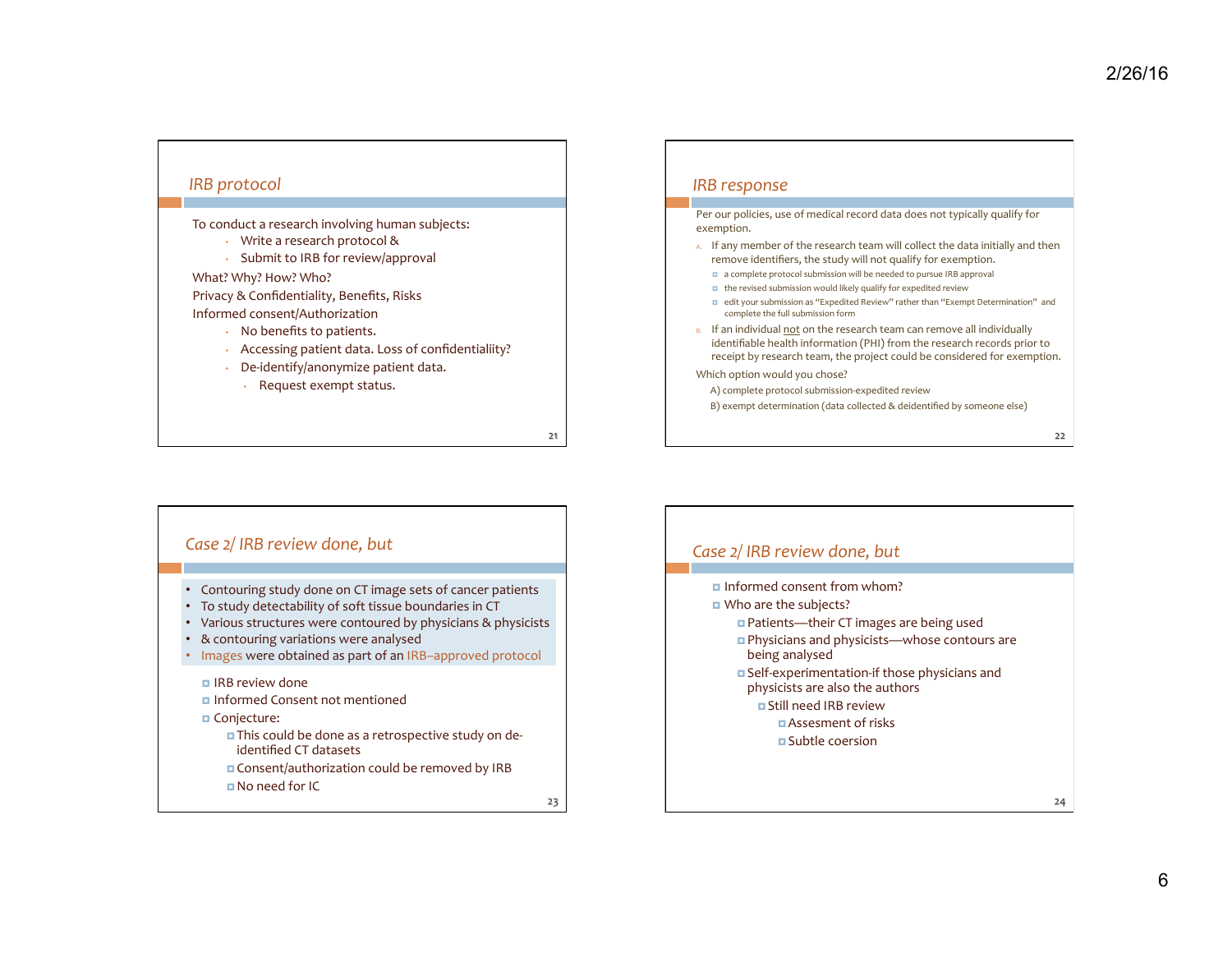

| COPE # 05-24 | Ethics, institutional review and studies from<br>private practice                                                                                                                                                                                                                                                                                                                                                                                                                                                                                                                                                                                                                                                                         |    |
|--------------|-------------------------------------------------------------------------------------------------------------------------------------------------------------------------------------------------------------------------------------------------------------------------------------------------------------------------------------------------------------------------------------------------------------------------------------------------------------------------------------------------------------------------------------------------------------------------------------------------------------------------------------------------------------------------------------------------------------------------------------------|----|
|              |                                                                                                                                                                                                                                                                                                                                                                                                                                                                                                                                                                                                                                                                                                                                           |    |
| $\bullet$    | Manuscript on a chart review of a novel treatment technique, done at<br>a private clinic<br>Patients gave informed consent for tx; but no ethical approval<br>Five authors, all affiliated with universities with ethics committees<br>Owner/director of the private clinic who presumably has been<br>giving the treatment, is not listed as author nor acknowledged<br>Authors: ethics review not needed: private clinic, not affiliated<br>with a university & study was a retrospective chart review<br>On the clinic's website there is a reference to a "research study"<br>regarding this treatment, which was started nine years ago<br>Retrospective chart review of the manuscript dates back to<br>approximately the same time |    |
|              |                                                                                                                                                                                                                                                                                                                                                                                                                                                                                                                                                                                                                                                                                                                                           | 26 |

| Case 4                              | <b>Ethics, institutional review and studies from</b><br>private practice                                                                       |
|-------------------------------------|------------------------------------------------------------------------------------------------------------------------------------------------|
| COPE # 05-24                        |                                                                                                                                                |
| Editor's concerns:<br>acknowledged? | Prospective study with no ethical review<br>• Why is the clinic director not listed as author or                                               |
| It turned out that:                 | • Tx was a novel application of an existing technique<br>Had not previously been studied<br>• Was not approved for use by any ethics committee |
| Paper was rejected.                 |                                                                                                                                                |

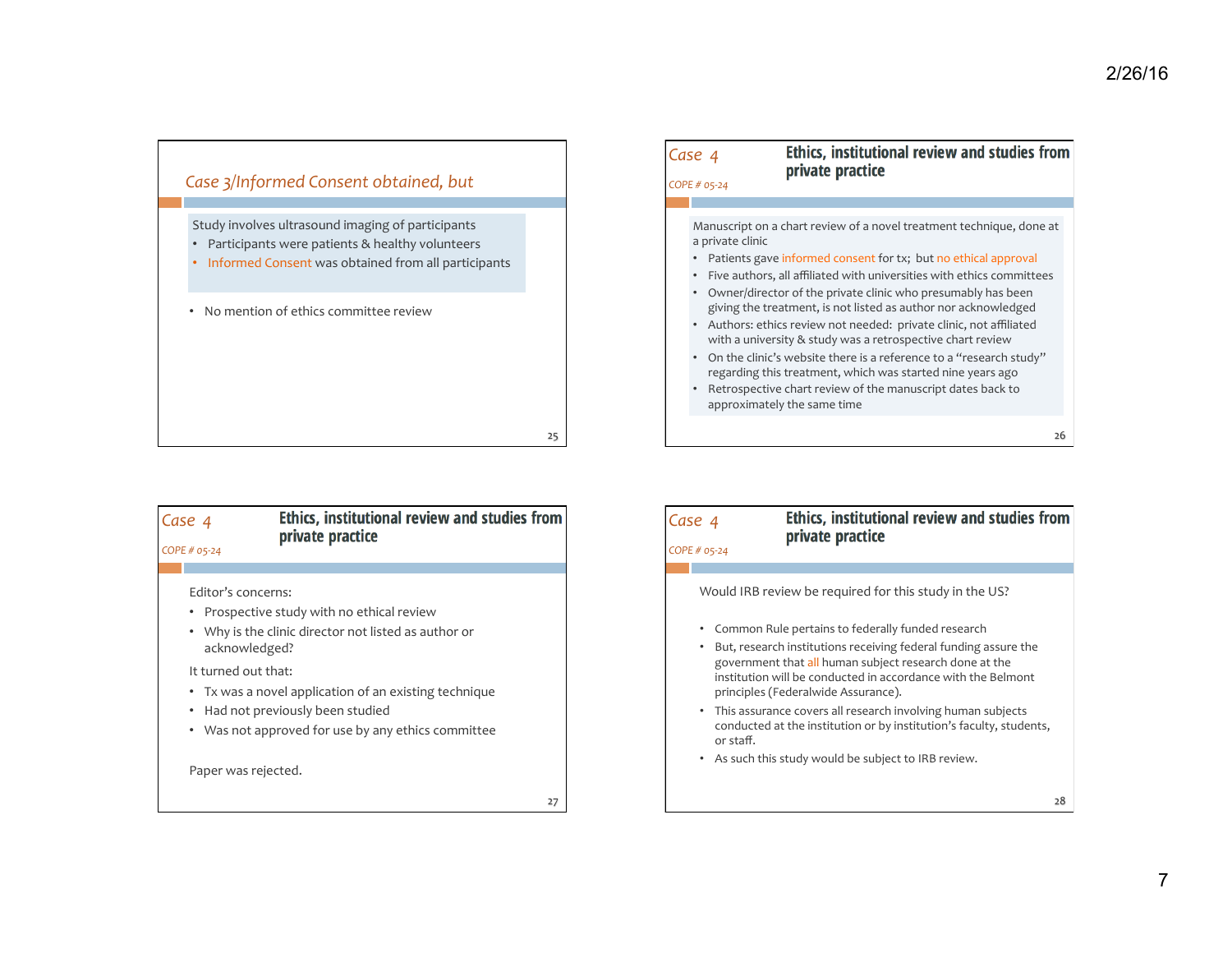*Case 4* 

Ethics, institutional review and studies from private practice

29 

*COPE # 05-24* 

What If study is done in a private clinic, by private clinic personnel, with no University affiliation, and no government funding is involved?

- Could this treatment be allowed?
	- Yes, as off-label use, with patient consent
- Research would require consent/authorization (HIPAA).
- There still is ethical obligation for a review process (Belmont Report & Helsinki Declaration)



#### Incidental Findings

Findings unrelated to the clinical indication for the test/ *procedure/ imaging examination performed* How to manage these "incidentalomas"

■ Uncertainty, anxiety, risks, costs

In a research setting:

- How to protect subject welfare and research integrity
- Subject expectations
- Informed consent
- Professional training of the research team
- Burden of false-positives
- Financial cost of follow-up

*"Incidental Findings in Brain Imaging Research: What should happen when a researcher sees a potential health problem in a brain scan from a research subject? J. Illes et. al., Science, 2006 February 10; 311(5762): 783–784.* 

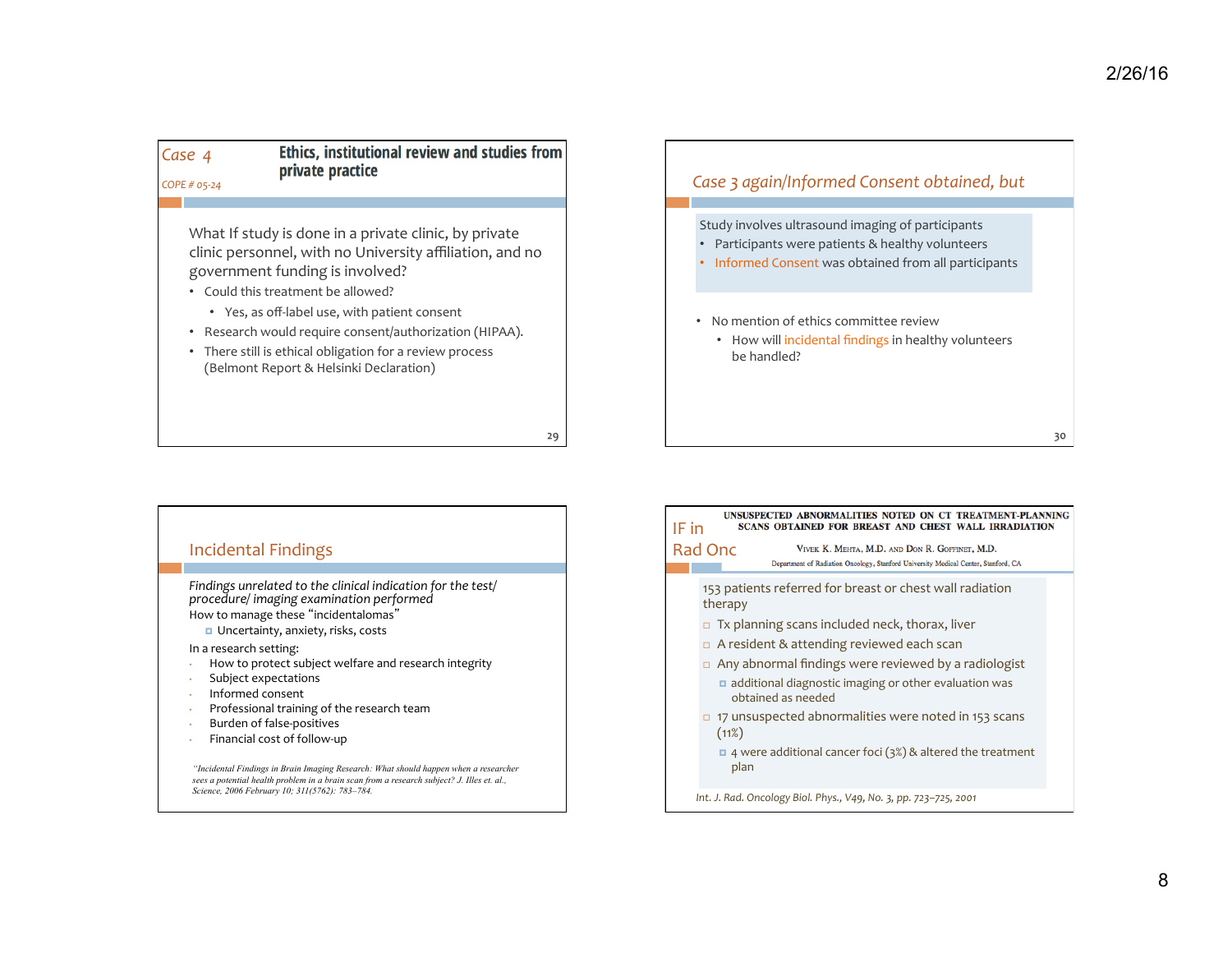#### Back to Case 1, breast planning study...

We had patient data anonymized by a colleague not in the research team to get exempt status

- What if the keen rad onc resident in your research team notices a suspicious nodule of the kind found in this paper on incidental findings in breast irradiation?
- $\blacksquare$  An IF is found, what would you do if the data are fully anonymized
- $\blacksquare$  In view of possibility of IF, should you even anonymize the dataset
- $\Box$  Should incidental findings be a concern and discussed and addressed in the IRB protocol for this retrospective study?

#### Case 5/ Research with healthy volunteers

Healthy volunteers are placed on a linac couch and imaged with ultrasound while gantry is rotating

- IRB review or Informed Consent not mentioned
	- Volunteers could be the authors themselves
	- Self-experimentation, vulnerability (of junior researchers)

## *Research with Volunteers* The Ellen Roche Case (2001)

- Ellen Roche was a healthy 24 y.o. lab technician in asthma and allergy center at Johns Hopkins University
- Participated in an asthma study as a volunteer (2001)
- Took a drug and inhaled hexamethonium to simulate an asthma attack
- Developed a cough, was hospitalized 4 days later
- Died in the ICU after several weeks
- $\cdot$  The consent form did not mention risks
	- Studies going back 50 yrs did not indicate harm
	- But papers from 1950's reported hexamethonium could cause fatal lung inflammation

35 

### *Summary*

- Human subjects research requires institutional review board/ethics committee review & informed consent
- Increasingly journals require that IRB/ethics committee review & informed consent are explicitly stated in the manuscript
- It is not always clear who the research subjects are
	- Researchers themselves may be subjects
		- This still requires IRB-review and consent
	- Healthy volunteers might be subjects
		- Issue of Incidental findings need to be addressed
- Incidental findings might need to be addressed in retrospective studies on patient data as well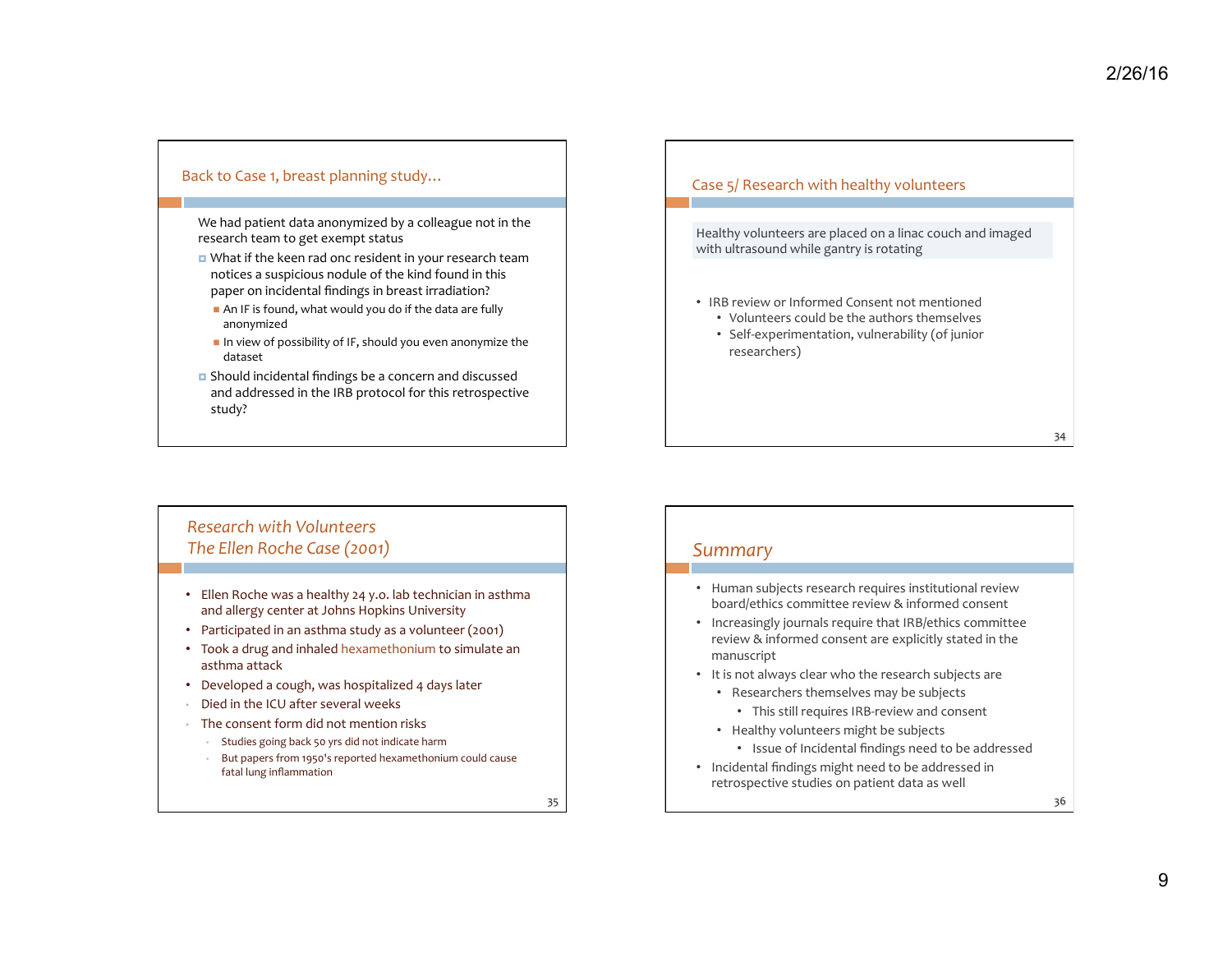|           | SAM QUESTION 1. Three basic ethical principles of the    |
|-----------|----------------------------------------------------------|
|           | Belmont Report pertaining to research involving human    |
|           | participants are                                         |
| 20%<br>1. | Respect for Personal Autonomy, Beneficence, Justice      |
| 2.<br>20% | Respect for Persons, Beneficence, Justice                |
| 3.<br>20% | <b>Respect for Persons, Informed Consent, IRB Review</b> |
| 20%       | Respect for Persons, Non-maleficence, Justice            |
| 20%       |                                                          |
|           |                                                          |
|           |                                                          |
|           | 10                                                       |



| 20% |    | common to all member states of the United Nations |
|-----|----|---------------------------------------------------|
| 20% | 2. | in countries complying with Helsinki Declaration  |
| 20% | 3. | in the United States                              |
| 20% |    | common to United States and Canada                |
| 20% |    |                                                   |
|     |    |                                                   |